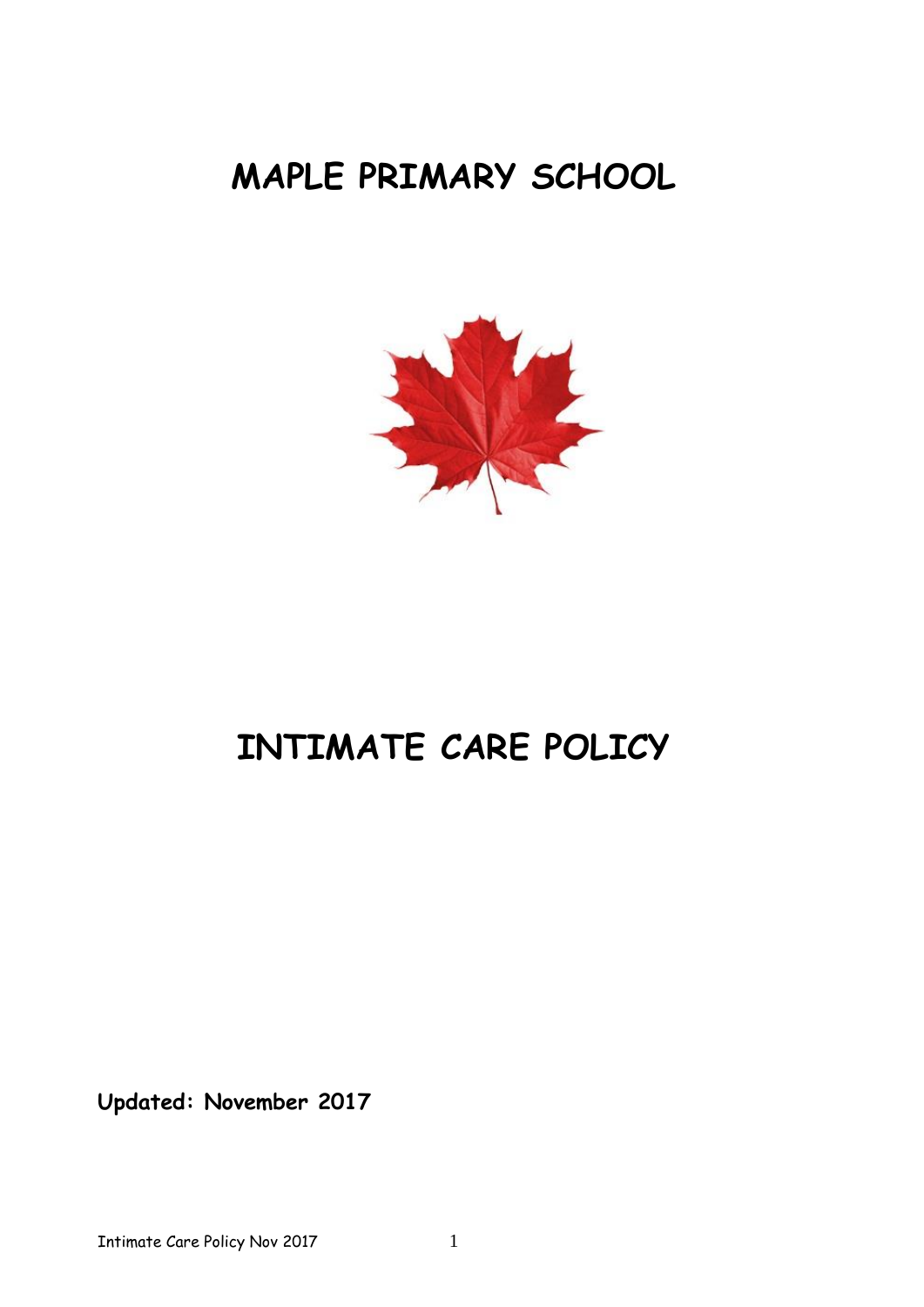### **1) Principles**

- 1.1 The Governing Body will act in accordance with Section 175 of the Education Act 2002 and the Government guidance 'Safeguarding Children and Safer Recruitment in Education' (2006) to safeguard and promote the welfare of pupils<sup>1</sup> at this school.
- 1.2 This school takes seriously its responsibility to safeguard and promote the welfare of the children and young people in its care. Meeting a pupil's intimate care needs is one aspect of safeguarding.
- 1.3 The Governing Body recognises its duties and responsibilities in relation to the Equalities Act 2010 which requires that any pupil with an impairment that affects his/her ability to carry out day-to-day activities must not be discriminated against.
- 1.4 This intimate care policy should be read in conjunction with the school's policies as below (or similarly named):
	- safeguarding policy and child protection procedures
	- staff code of conduct and guidance on safer working practice
	- 'whistle-blowing' and allegations management policies
	- health and safety policy and procedures
	- Special Educational Needs and Disabilities policy
- 1.5 The Governing Body is committed to ensuring that all staff responsible for the intimate care of pupils will undertake their duties in a professional manner at all times. It is acknowledged that these adults are in a position of great trust.
- 1.6 We recognise that there is a need to treat all pupils, whatever their age, gender, disability, religion, ethnicity or sexual orientation with respect and dignity when intimate care is given. The child's welfare is of paramount importance and his/her experience of intimate and personal care should be a positive one. It is essential that every pupil is treated as an individual and that care is given gently and sensitively: no pupil should be attended to in a way that causes distress or pain.

<sup>1</sup> <sup>1</sup> References to 'pupils' throughout this policy includes all children and young people who receive education at this establishment.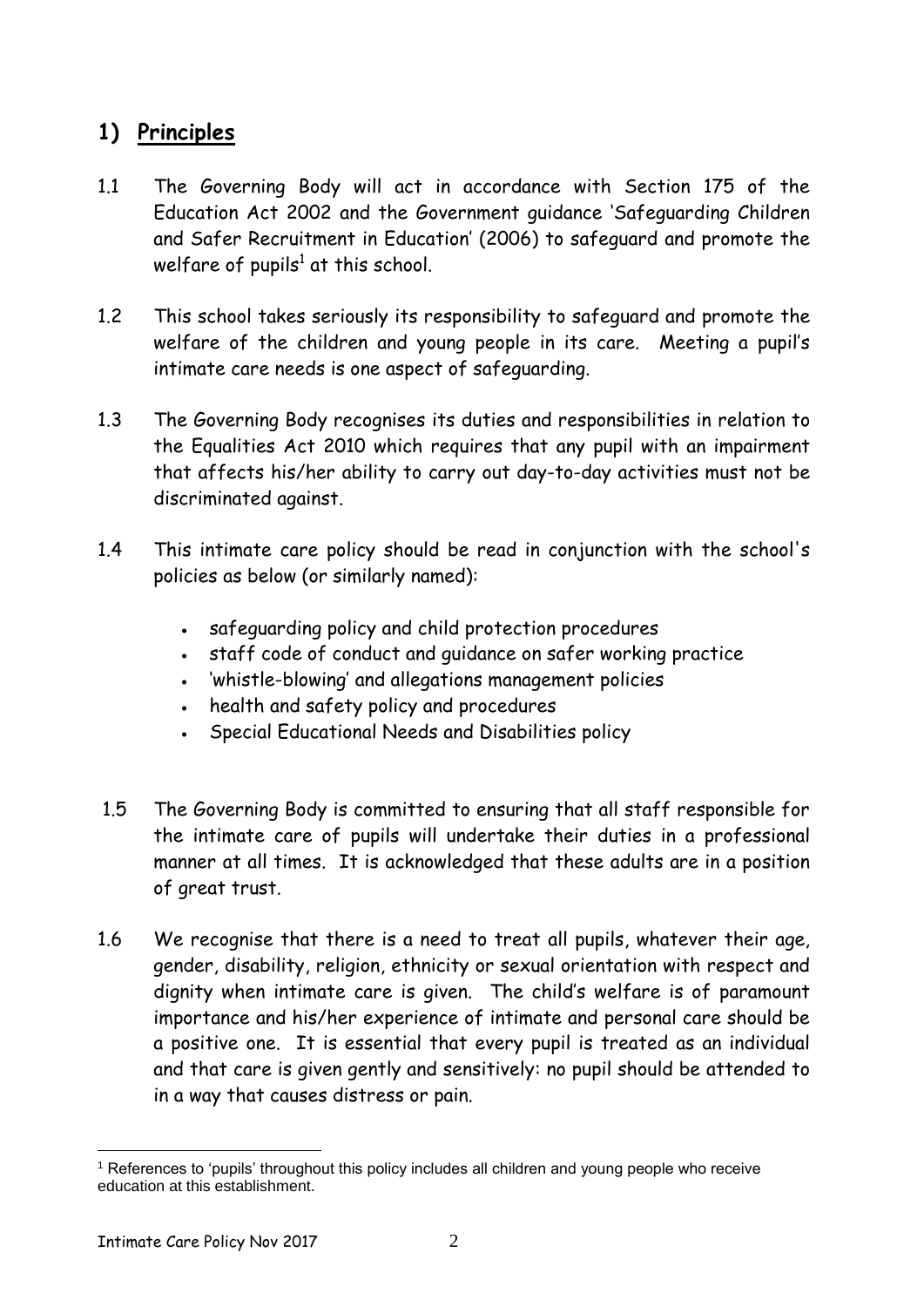- 1.7 Staff will work in close partnership with parents/carers and other professionals to share appropriate information and provide continuity of care.
- 1.8 Where pupils with complex and/or long term health conditions have an individual healthcare plan in place, the plan should, where relevant, take into account the principles and best practice guidance in this intimate care policy.
- 1.9 Members of staff must be given the choice as to whether they are prepared to provide intimate care to pupils.
- 1.10 All staff undertaking intimate care must be given appropriate training.
- 1.11 This Intimate Care Policy has been developed to safeguard children and staff. It applies to everyone involved in the intimate care of children.

### **2) Child focused principles of intimate care**

The following are the fundamental principles upon which the Policy and Guidelines are based:

- Every child has the right to be safe.
- Every child has the right to personal privacy.
- Every child has the right to be valued as an individual.
- Every child has the right to be treated with dignity and respect.
- Every child has the right to be involved and consulted on their own intimate care to the best of their abilities.
- Every child has the right to express their views on their own intimate care and to have such views taken into account.
- Every child has the right to have levels of intimate care that are as consistent as possible.

# **3) Definition**

- 3.1 Intimate care can be defined as any care which involves washing, touching or carrying out a procedure to intimate personal areas which most people usually carry out themselves but some pupils are unable to do because of their young age, physical difficulties or other special needs. Examples include care associated with continence and menstrual management as well as more ordinary tasks such as help with washing, toileting or dressing.
- 3.2 It also includes supervision of pupils involved in intimate self-care.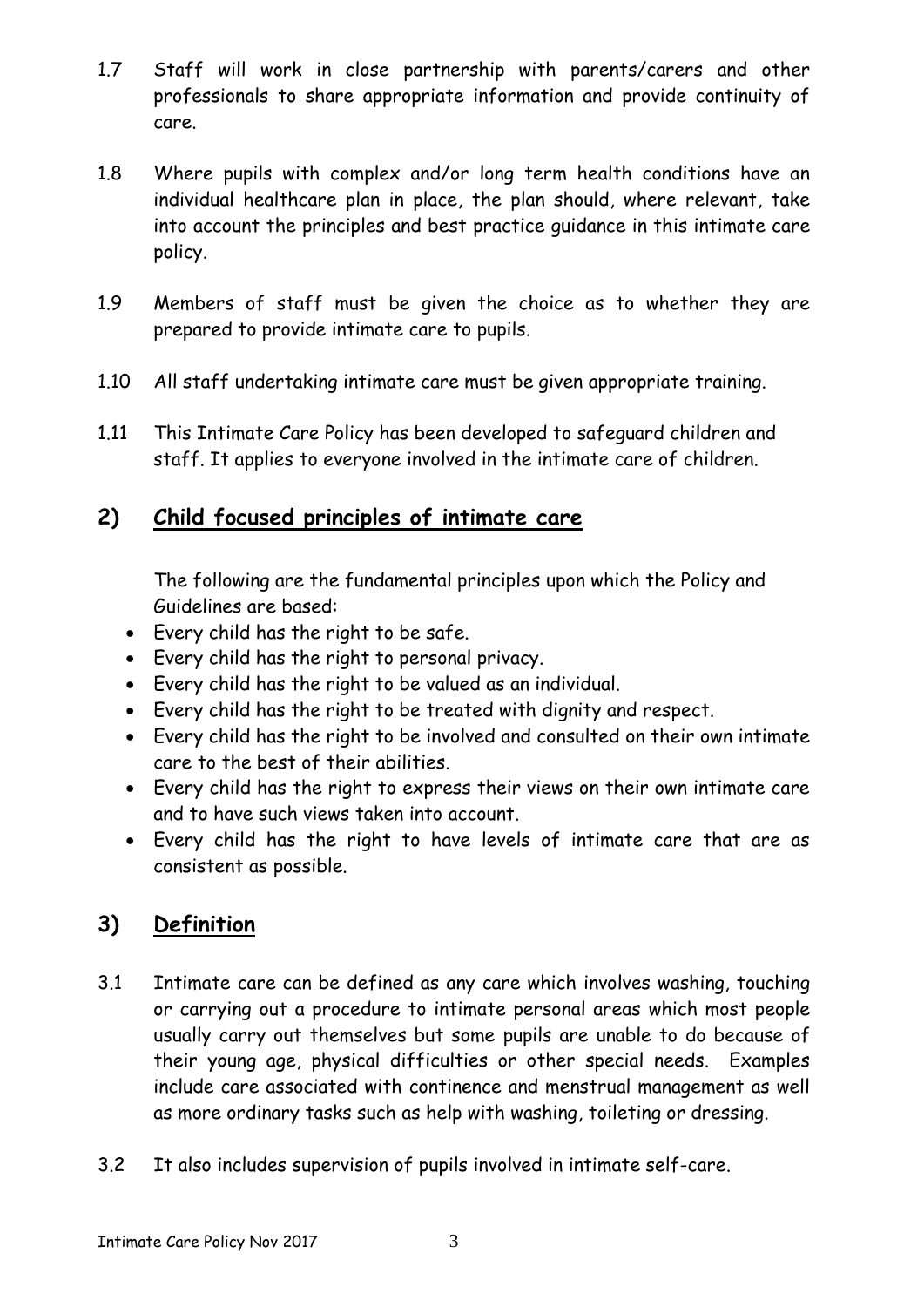## **4) Best Practice**

In most accident cases, where the child can change themselves, 1 member of staff should be present (not behind closed doors) to supervise and provide clean clothes. The original clothes will be sent home to parents, to make them aware and for them to launder.

If a child does need physical help to clean and/or change after an accident, then 2 members of staff must be present.

The following guidance is for pupils with more complex medical needs:

- 4.1 Pupils who require regular assistance with intimate care have written Individual Education Plans (IEP), healthcare plans or intimate care plans agreed by staff, parents/carers and any other professionals actively involved, such as school nurses or physiotherapists. Ideally the plan should be agreed at a meeting at which all key staff, parents/carers and the pupil should also be present wherever possible/appropriate. Any historical concerns (such as past abuse) should be taken into account. The plan should be reviewed as necessary, but at least annually, and at any time of change of circumstances, e.g. for residential trips or staff changes (where the staff member concerned is providing intimate care). They should also take into account procedures for educational visits/day trips.
- 4.2 Where relevant, it is good practice to agree with the pupil and parents/carers appropriate terminology for private parts of the body and functions and this should be noted in the plan.
- 4.3 Where a care plan or IEP is **not** in place, parents/carers will be informed the same day if their child has needed help with meeting intimate care needs (eg has had an 'accident' and wet or soiled him/herself). It is recommended practice that information on intimate care should be treated as confidential and communicated in person by telephone or by sealed letter, not through the home/school diary.
- 4.4 In relation to record keeping, a written record should be kept in a format agreed by parents and staff every time a child has an invasive medical procedure or any intimate care episode, e.g. support with catheter usage (see afore-mentioned multi-agency guidance for the management of long term health conditions for children and young people).
- 4.5 Accurate records should also be kept when a child requires assistance with intimate care; these can be brief but should, as a minimum, include full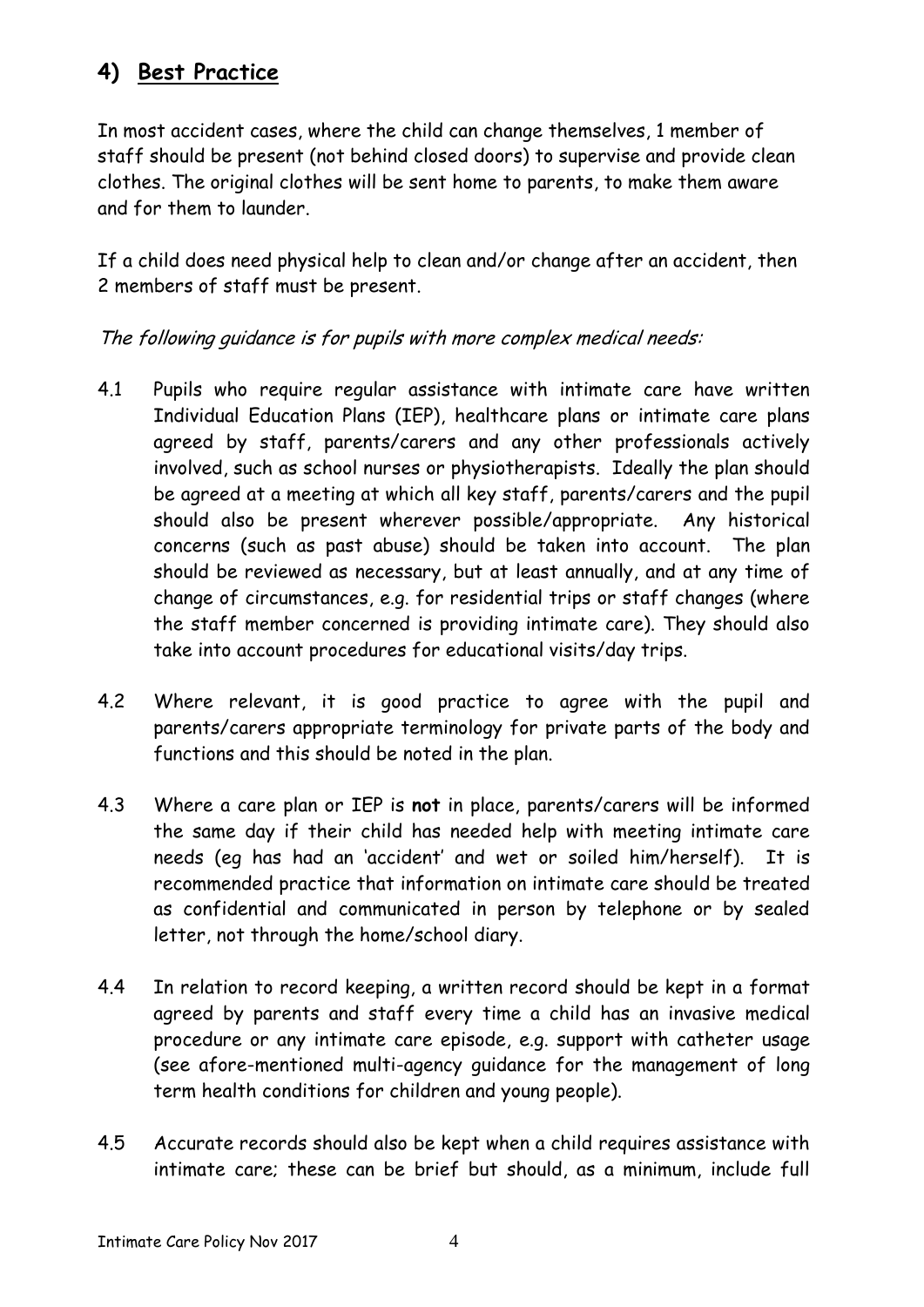date, times and any comments such as changes in the child's behaviour. It should be clear who was present in every case.

- 4.6 These records will be kept in the child's file and available to parents/carers on request.
- 4.7 All pupils will be supported to achieve the highest level of autonomy that is possible given their age and abilities. Staff will encourage each individual pupil to do as much for his/herself as possible, particularly as they get older.
- 4.8 Staff who provide intimate care are trained in personal care (eg health and safety training in moving and handling) according to the needs of the pupil. Staff should be fully aware of best practice regarding infection control, including the requirement to wear disposable gloves where appropriate.
- 4.9 Staff will be supported to adapt their practice in relation to the needs of individual pupils taking into account developmental changes such as the onset of puberty and menstruation.
- 4.10 There must be careful communication with each pupil who needs help with intimate care in line with their preferred means of communication (verbal, symbolic, etc) to discuss their needs and preferences. Where the pupil is of an appropriate age and level of understanding permission should be sought before starting an intimate procedure.
- 4.11 Staff who provide intimate care should speak to the pupil personally by name, explain what they are doing and communicate with all children in a way that reflects their ages.
- 4.12 Every child's right to privacy and modesty will be respected. Careful consideration will be given to each pupil's situation to determine who and how many carers might need to be present when s/he needs help with intimate care, including additional staff being trained to cover for absence. SEND advice suggests that reducing the numbers of staff involved goes some way to preserving the child's privacy and dignity. Wherever possible, the pupil's wishes and feelings should be sought and taken into account.
- 4.13 An individual member of staff should inform another appropriate adult when they are going alone to assist a pupil with intimate care.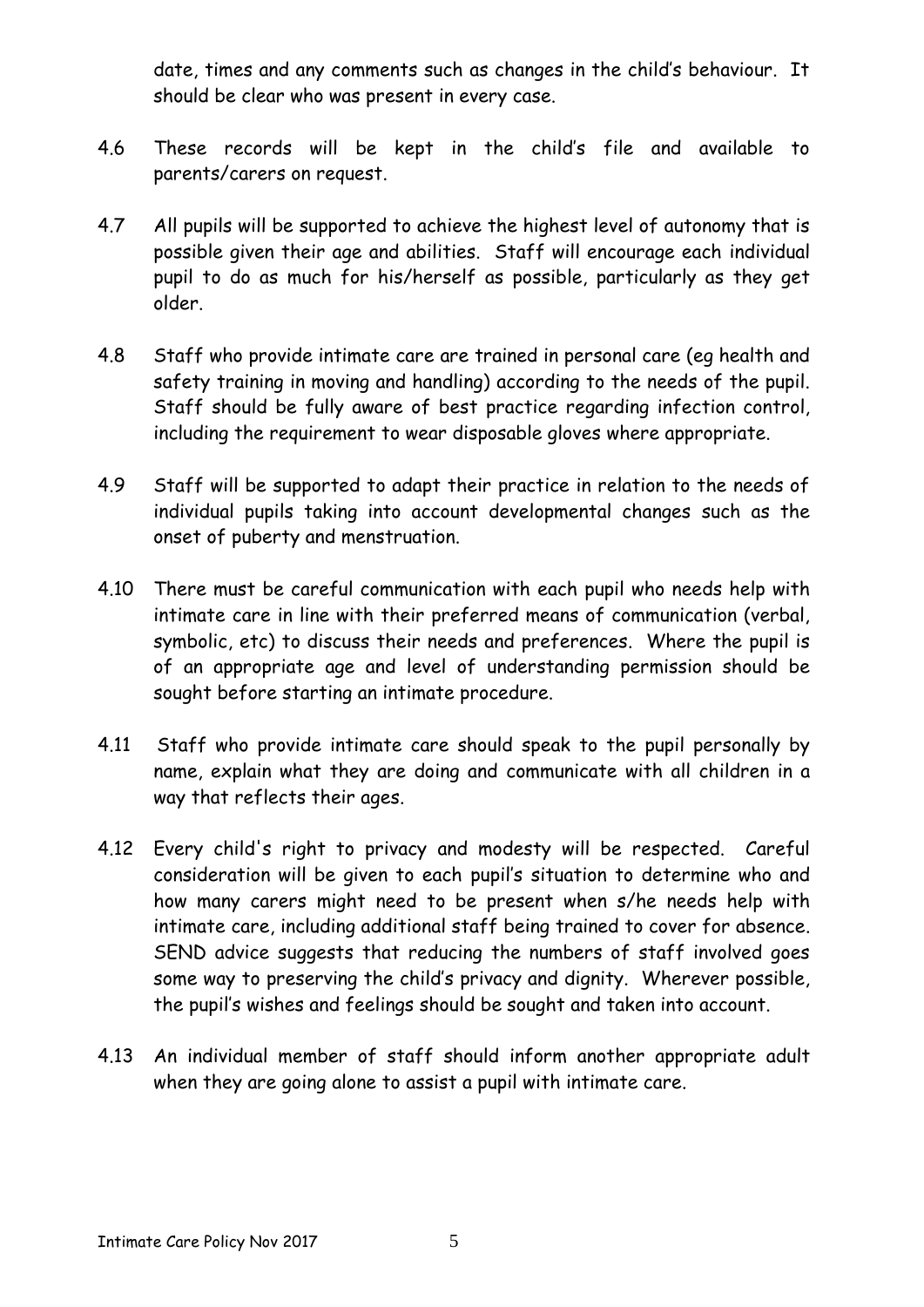- 4.14 The religious views, beliefs and cultural values of children and their families should be taken into account, particularly as they might affect certain practices or determine the gender of the carer.
- 4.15 Whilst safer working practice is important, such as in relation to staff caring for a pupil of the same gender, there is research which suggests there may be missed opportunities for children and young people due to over anxiety about risk factors; ideally, every pupil should have a choice regarding the member of staff. There might also be occasions when the member of staff has good reason not to work alone with a pupil. It is important that the process is transparent so that all issues stated above can be respected; this can best be achieved through a meeting with all parties, as described above, to agree what actions will be taken, where and by whom.
- 4.16 Adults who assist pupils with intimate care should be employees of the school, not students or volunteers, and therefore have the usual range of safer recruitment checks, including enhanced DBS checks.
- 4.17 All staff should be aware of the school's confidentiality policy. Sensitive information will be shared only with those who need to know.
- 4.18 Health & Safety guidelines should be adhered to regarding waste products, if necessary, advice should be taken from the Local Authority regarding disposal of large amounts of waste products or any quantity of products that come under the heading of clinical waste.
- 4.19 No member of staff should record images using a mobile phone, camera or similar device whilst providing intimate care.

### **5) Child Protection**

- 5.1 The Governors and staff at this school recognise that pupils with special needs and who are disabled are particularly vulnerable to all types of abuse.
- 5.2 The school's child protection / safeguarding procedures will be adhered to.
- 5.3 From a child protection perspective it is acknowledged that intimate care involves risks for children and adults as it may involve staff touching private parts of a pupil's body. In this school best practice will be promoted and all adults (including those who are involved in intimate care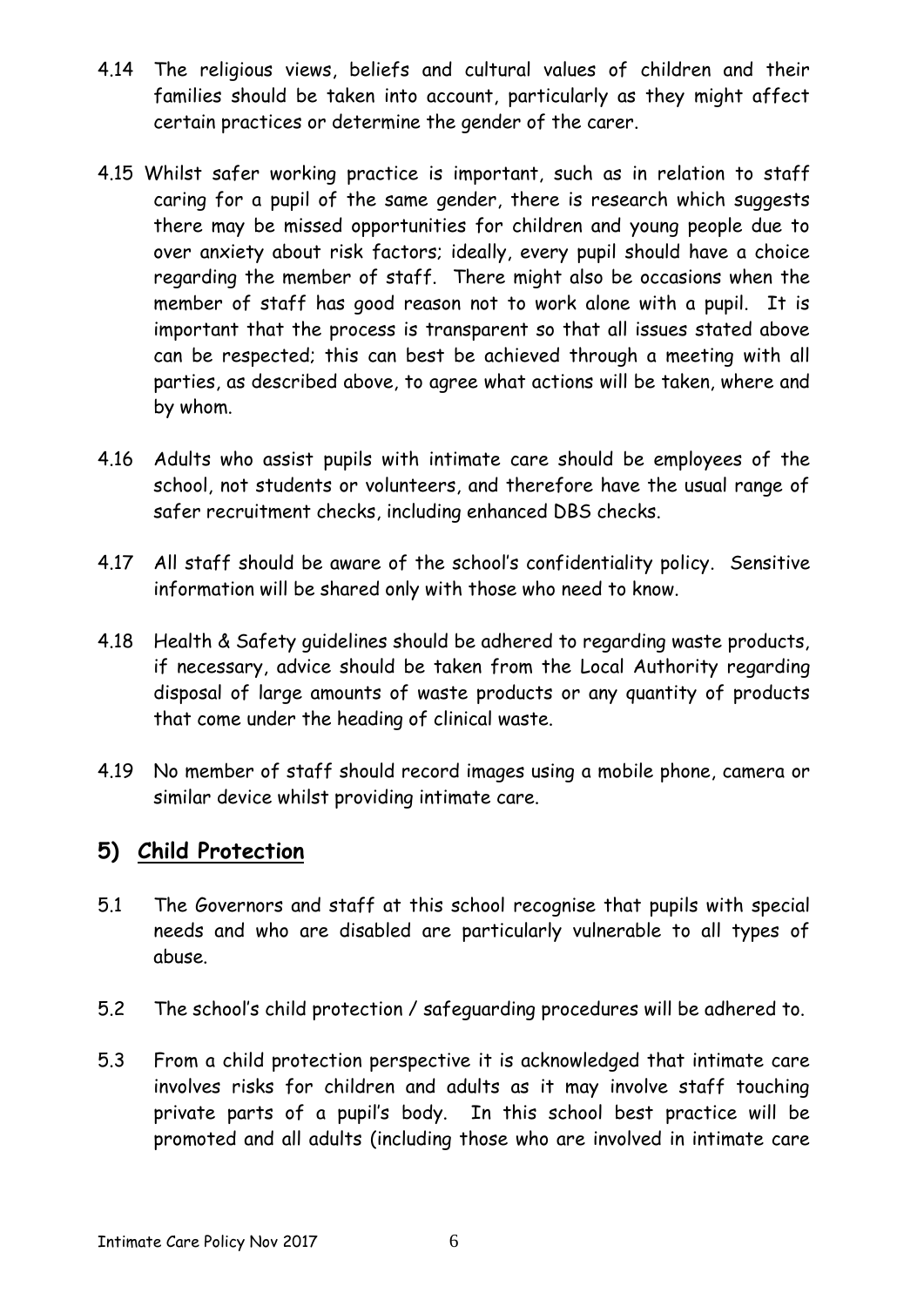and others in the vicinity) will be encouraged to be vigilant at all times, to seek advice where relevant and take account of safer working practice.

- 5.4 Where appropriate, pupils will be taught personal safety skills carefully matched to their level of development and understanding.
- 5.5 If a member of staff has any concerns about physical changes in a pupil's presentation, e.g. unexplained marks, bruises, etc s/he will immediately report concerns to the Designated Senior Person for Child Protection or Headteacher. A clear written record of the concern will be completed and a referral made to Children's Services Social Care if appropriate, in accordance with the school's child protection procedures. Parents/carers will be asked for their consent or informed that a referral is necessary prior to it being made but this should only be done where such discussion and agreement-seeking will not place the child at increased risk of suffering significant harm.
- 5.6 If a pupil becomes unusually distressed or very unhappy about being cared for by a particular member of staff, this should be reported to the class teacher or Headteacher. The matter will be investigated at an appropriate level (usually the Headteacher) and outcomes recorded. Parents/carers will be contacted as soon as possible in order to reach a resolution. Staffing schedules will be altered until the issue/s is/are resolved so that the child's needs remain paramount. Further advice will be taken from outside agencies if necessary.
- 5.7 If a pupil, or any other person, makes an allegation against an adult working at the school this should be reported to the Headteacher (or to the Chair of Governors if the concern is about the Headteacher) who will consult the Local Authority Designated Officer in accordance with the school's policy: Dealing with Allegations of Abuse against Members of Staff and Volunteers. It should not be discussed with any other members of staff or the member of staff the allegation relates to.
- 5.8 Similarly, any adult who has concerns about the conduct of a colleague at the school or about any improper practice will report this to the Headteacher or to the Chair of Governors, in accordance with the child protection procedures and 'whistle-blowing' policy.